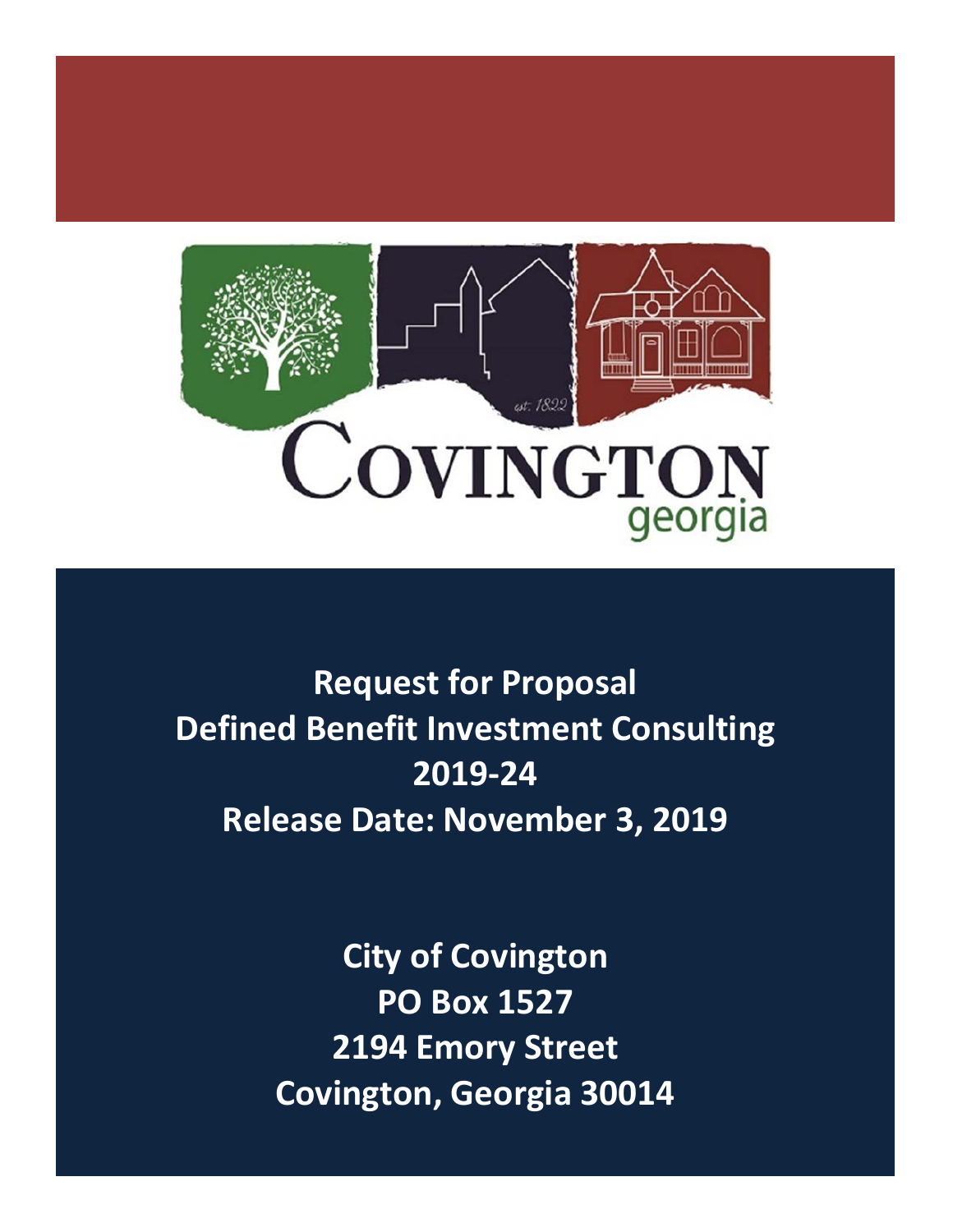#### **Introduction**

The purpose of this Request for Proposals ("RFP") is to obtain a firm for the purpose of investment consultation for the defined benefit plan for the City of Covington.

The City is seeking proposals from firms who have substantial experience investing and providing investment consultation for public sector defined benefit plans regulated as regulated by the Official Code of Georgia (O.C.G.A.). Currently, the City of Covington Defined Benefit plan has approximately 533 total participants, approximately \$48 million in assets, and is approximately 70% funded with a closed 19 year amortization.

#### **Timetable/Response Submittal**

The City is requesting proposals from experienced and qualified firm(s) for the purpose of investment consultation for the defined benefit plan for the City of Covington. Selection of the firm will be made based on the proposals submitted and possibly oral interviews, if needed. A tentative timetable for the selection process is provided below:

> **Release of RFP – November 3, 2019 Question Deadline – November 15, 2019 Response to Questions – November 20, 2019 Receipt of Proposals – November 25, 2019 by 2:00 PM Interview Dates (if necessary) – First week of December 2019 Approval by the City Council – December 9, 2019**

Upon the release of this RFP and until the conclusion of the selection process, there shall be no communication regarding or discussing City of Covington investment consultation services between any prospective respondents and/or their lobbyist(s), agent(s) with any staff of the City, or any elected representatives or other appointed official of the City and/or their staff, except as provided for in the RFP. Any violation of this provision by any prospective firm and/or its agent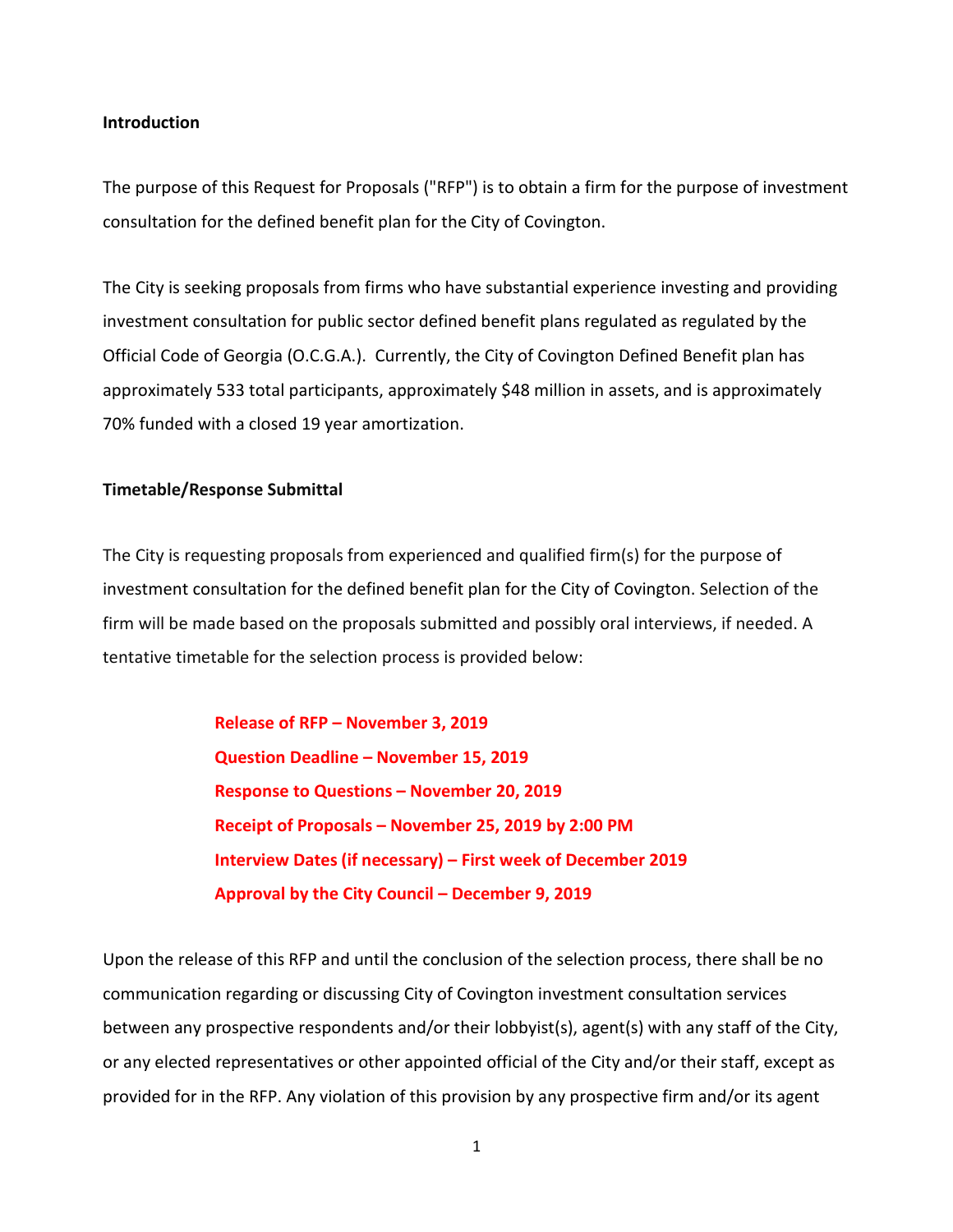shall be grounds for immediate disqualification.

All proposals shall be submitted to the City as follows:

#### **Proposal Due Date and Delivery**

The deadline for proposal submission is, **November 25, 2019 by 2:00 pm**. **The proposal should be submitted in bound form with one original and three copies**. Please clearly mark on the envelope: Proposal for Defined Benefit Investment Consultation. Delivery must be made by the deadline at the City office as follows:

**Send to:**

**Scott Cromer Purchasing Agent RFP#2019-24 City of Covington PO Box 1527 (USPS) Covington, GA 30015**

**Scott Cromer Purchasing Agent RFP#2019-24 City of Covington 2194 Emory Street NW (FedEx, UPS) Covington, GA 30014**

# **Expectation of Quality Proposals**

Proposals, including any/ all attachments, cover letter and tabs should not exceed twenty-five (25) pages in length on 8 ½" X 11" paper, single spaced using a minimum font size of 12 pt. Elaborate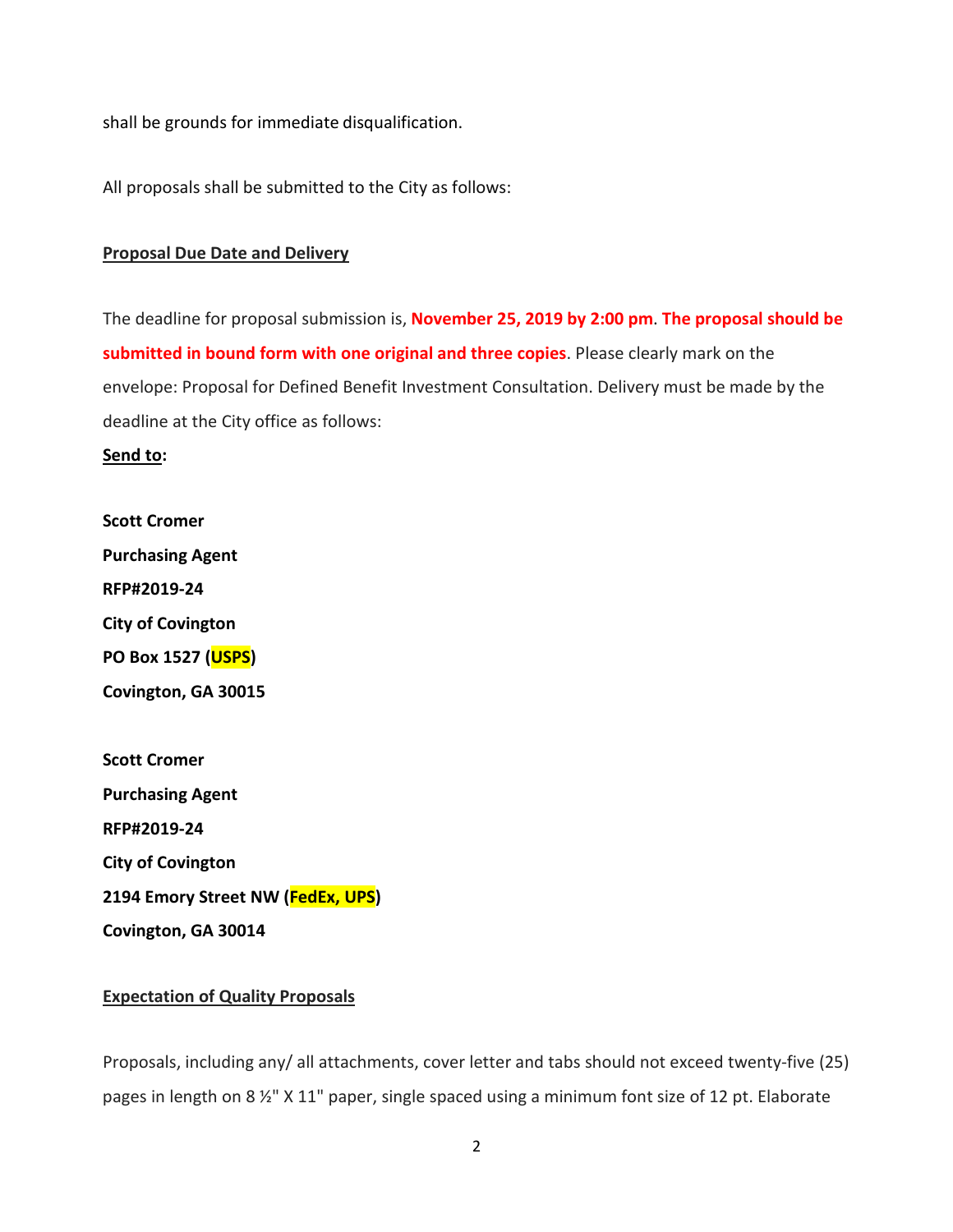proposals in the form of brochures or other presentations beyond that necessary to represent a complete or comprehensive proposal are not desired and will not be given special or additional consideration.

Any questions regarding this RFP should be addressed to Paul Dailey submitted via email to [pdailey@cityofcovington.org](mailto:pdailey@cityofcovington.org) by November 15, 2019. The City of Covington will issue responses to inquiries and any other corrections or amendments it deems necessary in written addenda and posted on the city website[, http://cityofcovington.org/Business/Bids/Pages/Current-Bid-](http://cityofcovington.org/Business/Bids/Pages/Current-Bid-Postings.aspx)[Postings.aspx](http://cityofcovington.org/Business/Bids/Pages/Current-Bid-Postings.aspx) by November 20, 2019. All firms participating in this RFP proposal will receive copies of the answers/clarification, without disclosure of the party that submitted the question.

The proposer agrees to be bound by its proposal for 60 days, during which time the City may request clarification or correction of the proposal for the purpose of evaluation. Amendments or clarification will not affect the remainder of the proposal, but only that portion so amended or clarified.

**Late proposals will not be accepted**.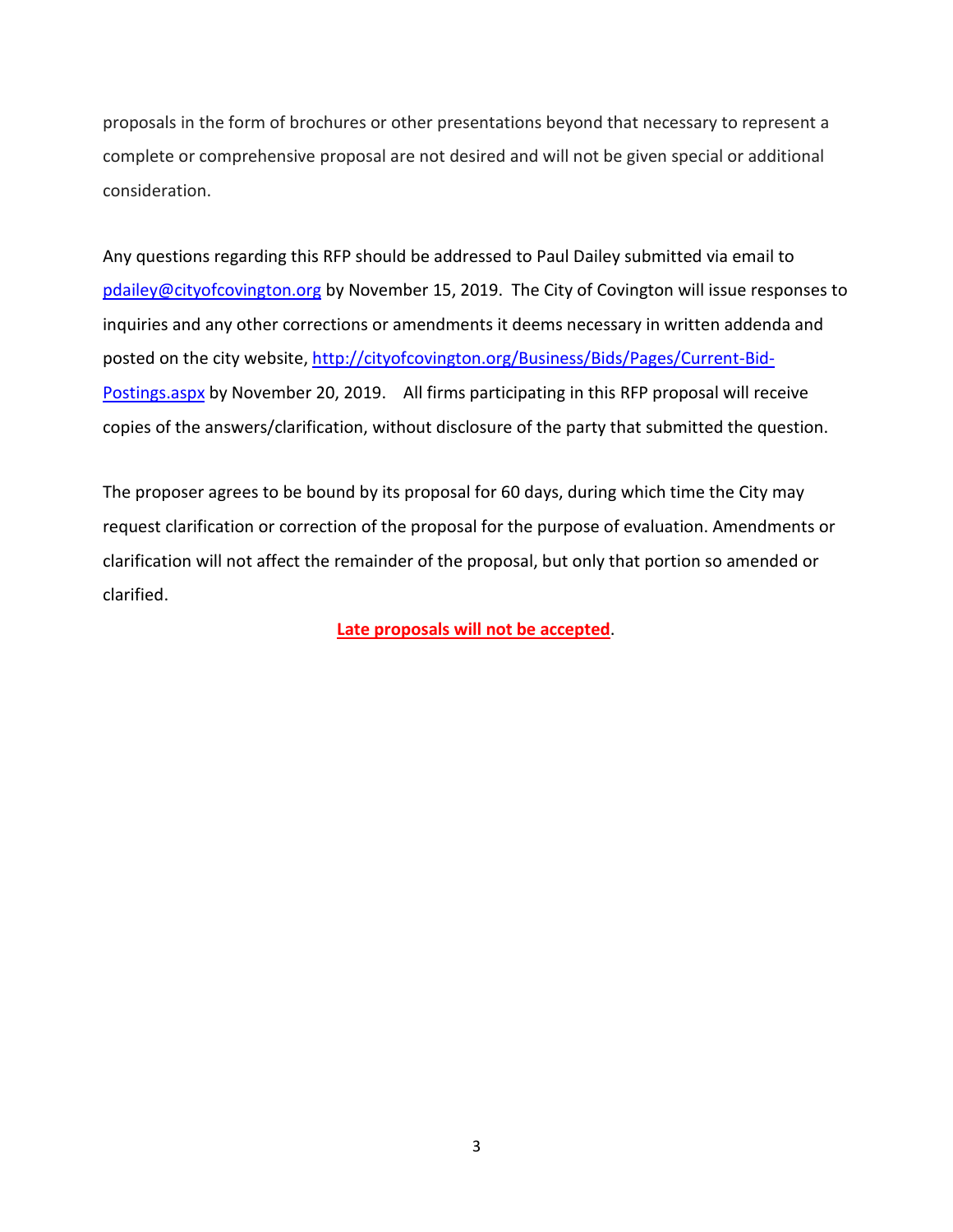# **Specific Response Requirements**

### **Required Criteria**

Any firm interested in serving as the investment consultant for the City of Covington's Defined Benefit Plan must meet the following criteria:

- 1. The Investment Consultant must have a minimum of ten (10) years' experience in providing retirement plan services.
- 2. The firm must not be affiliated in any manner whatsoever, either directly or indirectly, with any organization that provides brokerage, insurance, investment management or any other service that, in the opinion of the City of Covington, constitutes a conflict of interest. The firm may not derive compensation from any brokerage, insurance, investment management or other provider that, in the opinion of the City of Covington, constitutes a conflict of interest. The City of Covington retains sole discretion to determine whether actual or potential conflicts of interest exist related to a proposer.
- 3. The firm must be registered as an investment adviser with the Securities and Exchange Commission.
- 4. The firm contractually agrees that it is a fiduciary and assumes the responsibilities of a fiduciary relative to the investment consulting services performed under the Scope of Work.
- 5. The firm must not have any actual or potential conflicts of interest with, or adversarial litigation against the City of Covington or any of its officers or employees. The City of Covington retains sole discretion to determine whether actual or potential conflicts of interest exist related to a proposer.
- 6. The firm's investment consultants must have sufficient time to execute and fulfill the duties of investment consultant and/or co-investment consultant to the City of Covington and not be burdened by professional responsibilities or workload or by personal or other constraints which would interfere in any material respect with the principal's or firm's obligations hereunder.

# **Firm Information**

- 1. Name of your firm, its address, telephone number and primary contact for the request for proposal.
- 2. Provide a brief history and description of the firm including year of inception, number and location of offices, the primary focus of the firm, and the number of professional consultants.
- 3. Is the firm registered with the SEC, under the Investment Advisors Act of 1940? Please include Parts 1 and 2 of Form ADV.
- 4. How much fiduciary liability insurance does your firm have?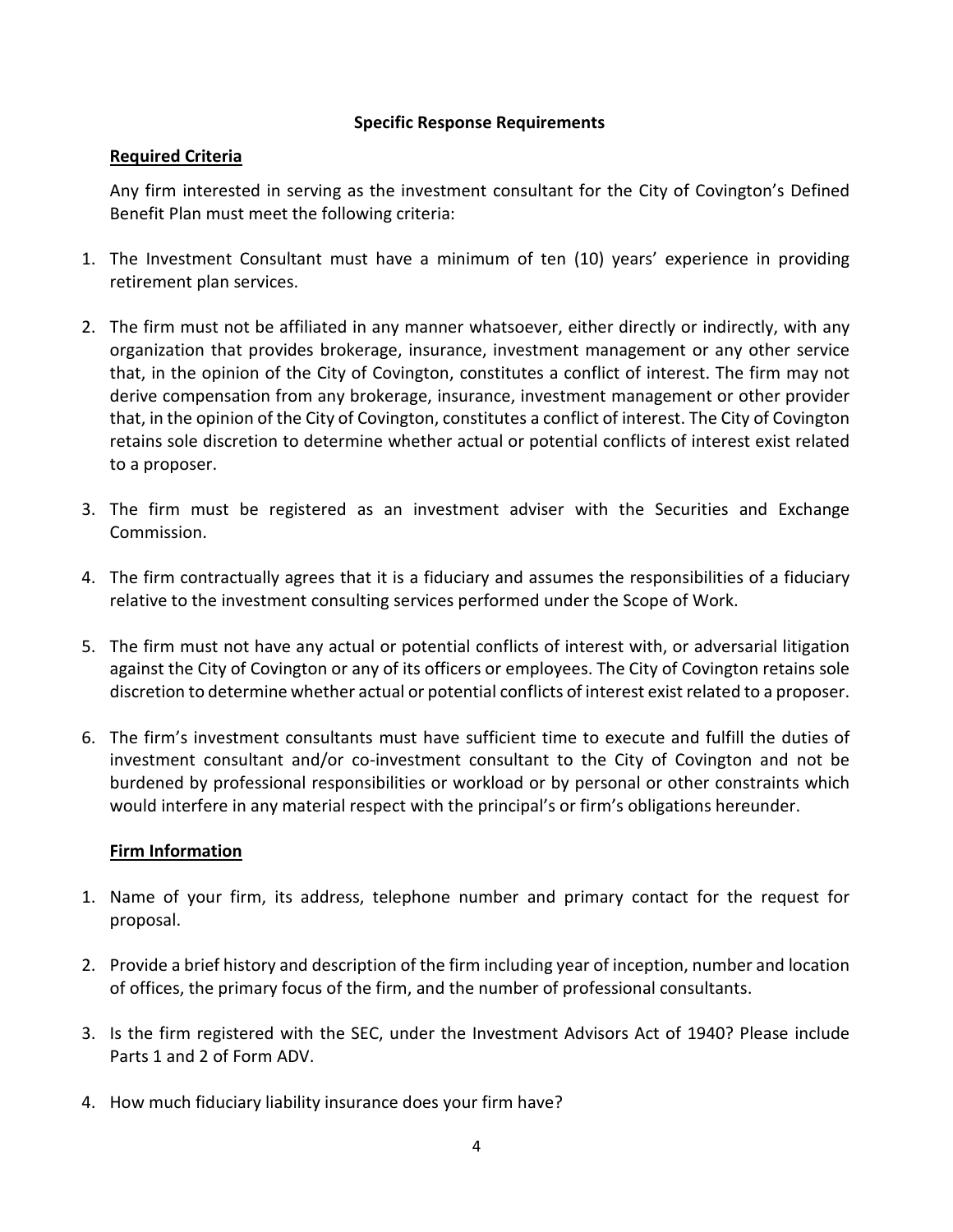- 5. Is your organization a subsidiary, parent or affiliate of any other firm? If so, please describe in detail. Also do any of these affiliates provide any other pension fund services such as investment management, actuarial work, etc.? If you provide more than one service, how do you protect against conflicts of interest? Have you ever included your own firm, subsidiary or sponsored investment vehicle in a manager search you are conducting?
- 6. What is the number of full-time employees in your firm? Provide a breakdown by classification (Consultants, managerial, clerical).
- 7. Why is your firm uniquely qualified to service our account?
- 8. Please describe your systems backup process.
- 9. Does your firm have internal funds/products that are recommended to clients?
- 10. Please provide a representative list of your public fund clients. How many clients has your firm lost within the last three (3) years? Please provide reasons for termination.

# **Conflicts of Interest**

- 1. Has the firm adopted the CFA Institute's Code of Ethics and Standards of Professional Conduct?
- 2. Please provide details of any legal proceedings or litigations involving the firm or its employees within the past 10 years.
- 3. Please provide all complaints received by the Securities and Exchange Commission and the National Association of Securities Dealers. Has your firm or the consultant who will be assigned to our account, been involved in litigation within the last five years or is there any pending litigation arising out of your performance? If your answer is yes, explain fully.
- 4. Does any part of the firm directly or indirectly sell data, research, services or other information to others? If so, please explain.
- 5. Disclose formal or informal business relationships with investment managers or other service providers to pension funds.
- 6. Are there any circumstances where the firm, its officers, principals or employees receive direct or indirect payments from investment managers or broker/dealers? If so, please explain in detail.
- 7. Describe how conflicts of interest among your consulting functions are prevented if your firm also provides portfolio management, brokerage services or consulting services to others.
- 8. Do you have any ongoing business relationship(s) with any of the trustees or current service providers to this account? Are you aware of any transactions between your firm and these parties which would constitute a prohibited transaction or legal conflict of interest?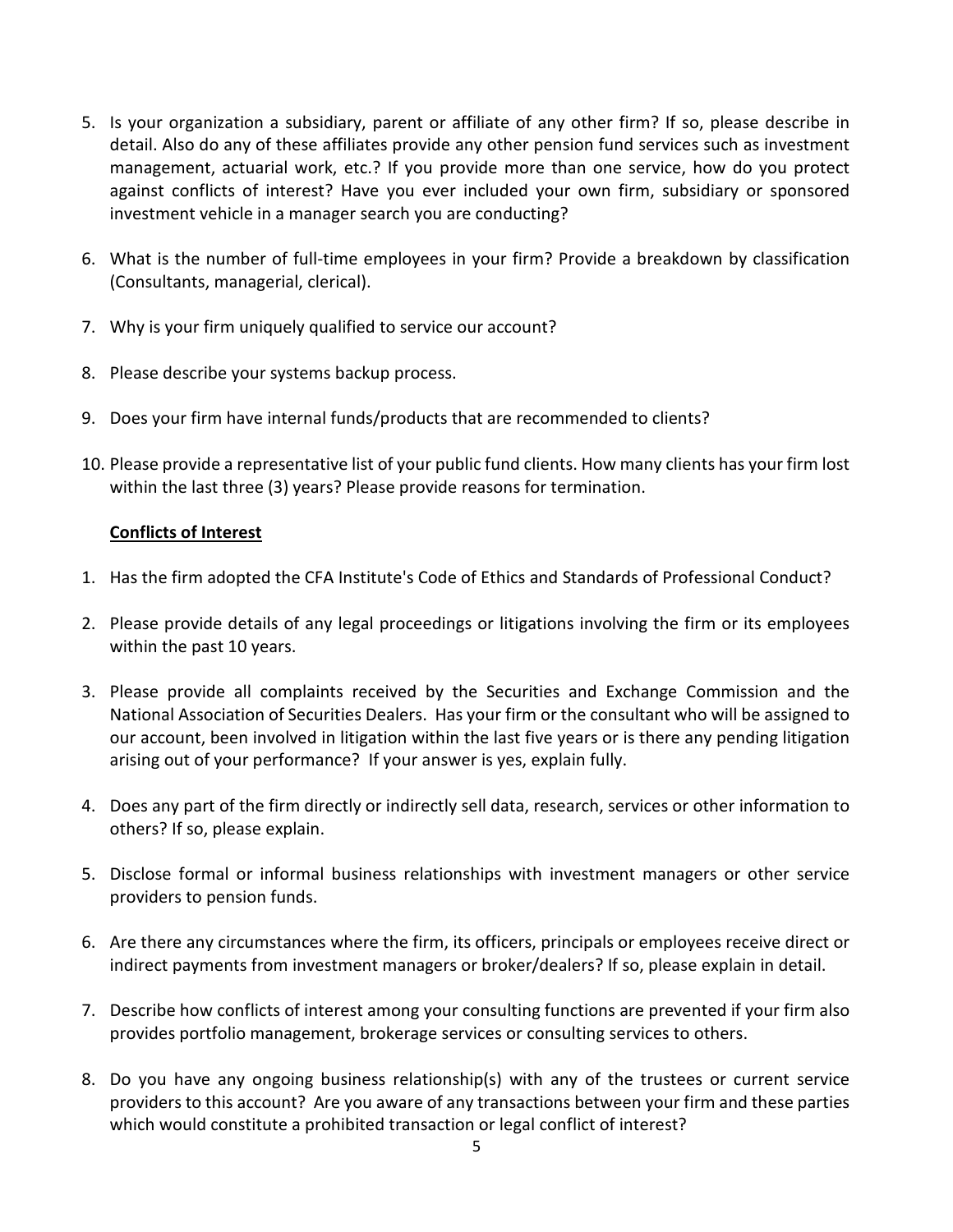# **The firm must complete the Potential Conflicts of Interest Questionnaire below.**

- 1. Are you registered with the SEC or a state securities regulator as an investment adviser? If so, have you included in your response to this RFP all the disclosures required under those laws (including Part II of Form ADV)?
- 2. Do you or a related company have relationships with money managers that you recommend, consider for recommendation, or otherwise mention to the plan? If so, please describe those relationships.
- 3. Do you or a related company receive any payments from money managers you recommend, consider for recommendation, or otherwise mention to the plan for our consideration? If so, what is the extent of these payments in relation to your other income (revenue)?
- 4. Do you have any policies or procedures to address conflicts of interest or to prevent these payments or relationships from being a factor when you provide advice to your clients?
- 5. If you allow plans to pay your consulting fees using the plan's brokerage commissions, do you monitor the amount of commissions paid and alert plans when consulting fees have been paid in full? If not, how can a plan make sure it does not over-pay its consulting fees?
- 6. If you allow plans to pay your consulting fees using the plan's brokerage commissions, what steps do you take to ensure that the plan receives best execution for its securities trades?
- 7. Do you have any arrangements with broker-dealers under which you or a related company will benefit if money managers place trades for their clients with such broker-dealers?
- 8. If you are hired, will you acknowledge in writing that you have a fiduciary obligation as an investment adviser to the plan while providing the consulting services we are seeking?
- 9. Do you consider yourself a fiduciary under ERISA with respect to the recommendations you provide the plan?
- 10. What percentage of your plan clients utilize money managers, investment funds, brokerage services or other providers from whom you receive fees?

# **Consulting Team**

- 1. Please submit biographical profiles on the individual(s) who will be assigned to our account. Also, where are these individuals located and who will attend Board meetings? Who will attend review meetings? Be specific as to experience, performance measurement, manager search, investment policy consulting.
- 2. What is the average client-to-consultant ratio? Discuss how you manage any limits on client/consultant ratio.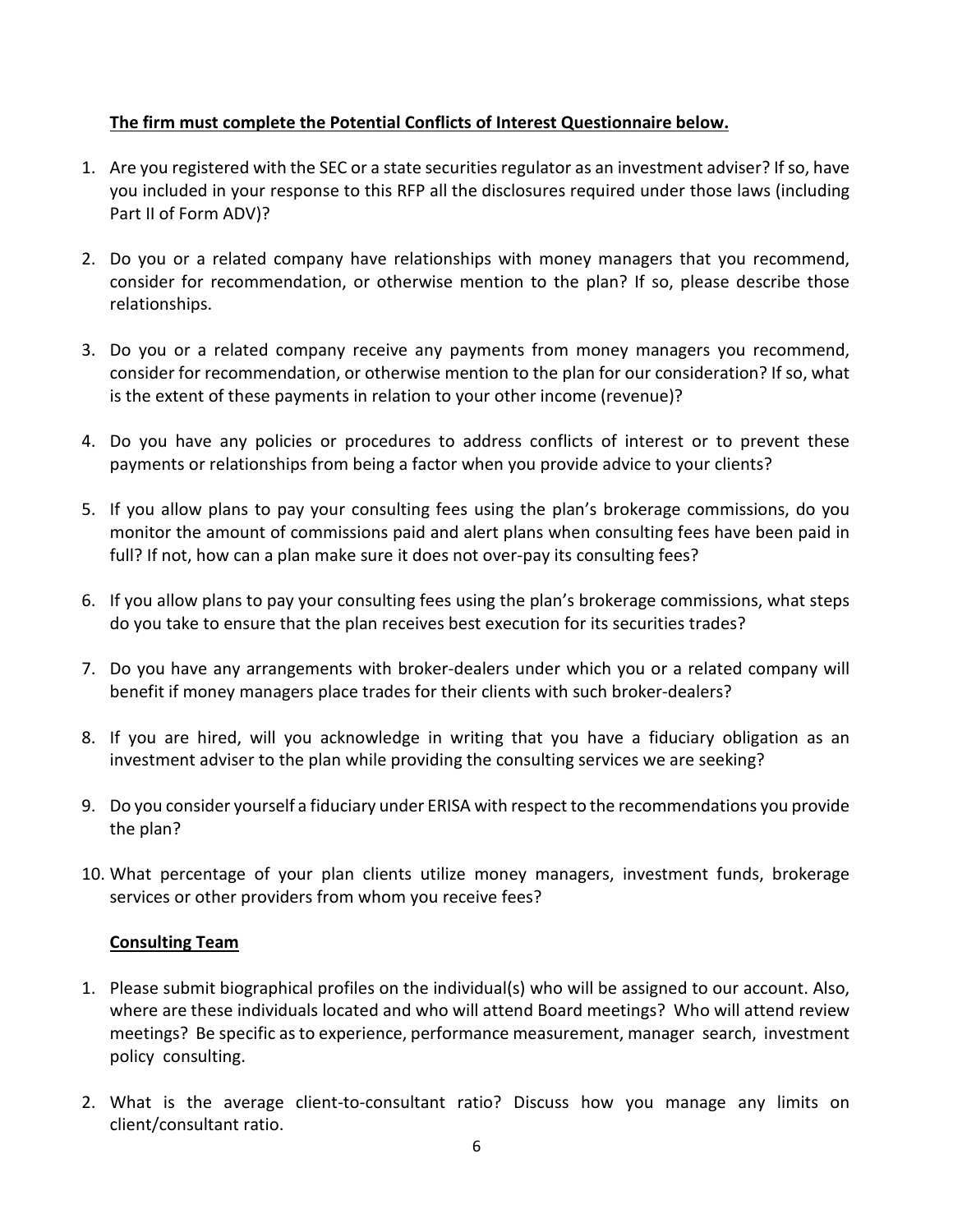- 3. Describe turnover among the professional staff over the past 3 years.
- 4. Describe the procedures in the event the key individual(s) assigned to the account is unavailable or leaves the firm.
- 5. Describe the compensation arrangement for consultants and analysts. How does this arrangement encourage the retention of key individuals?
- 6. For references, provide the name, address, telephone number, and contact person for at least three (3) current public fund clients.

# **Investment Policy/Asset Allocation**

- 1. What is your approach to the development of asset allocation guidelines? Please describe this process in detail, including application of major variables (e.g. - risk tolerance, emerging liabilities, etc.).
- 2. What asset classes are included in your work?
- 3. What geographic areas of the world do you consider appropriate for investments?
- 4. Does your approach include passive strategies such as indexation? If so, please describe.
- 5. Provide an outline of the principal steps you would follow when developing a statement of investment Policy and Objectives.

# **Investment Manager Research**

- 1. Describe the internal structure and organization of the research department. If no separate department exists, describe how the function is performed?
- 2. Describe, in step-by-step detail, your due diligence and search process for selecting managers. Discuss what attributes you believe are most important when searching for an investment manager.
- 3. Does your firm conduct investment manager on-site visits? If so, please describe.
- 4. Describe in detail your manager database, including the number of strategies and asset classes. If you have an in-house database, do you sell it to third parties? How do you receive compensation for selling it? What fees or other consideration, if any, do you receive from managers who wish to be maintained in your database? Describe any advantage that you perceive your database has over others.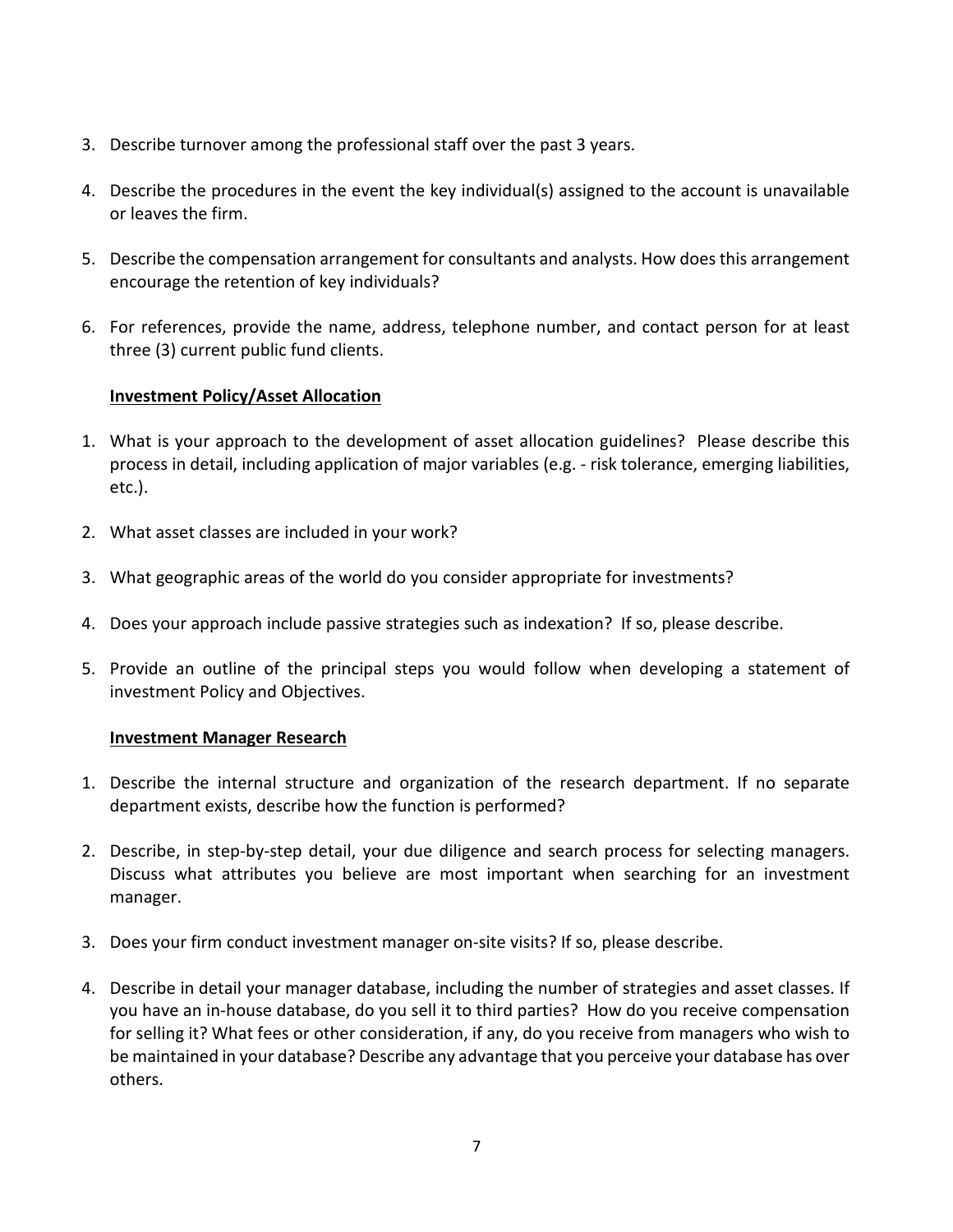- 5. Describe your ongoing investment manager monitoring and due diligence process. Besides investment returns, what key criteria does the firm consider in the review of an investment manager?
- 6. How are consultants apprised with respect to developments about managers?
- 7. What is your approach for, placing a manager on a watch list, dismissing a manager, and the conditions for removing a manager from the watch list?
- 8. Are any commissions, fees (direct or indirect), revenue sharing, or any soft dollar compensation paid to the organization? If so, list aggregate sources and amounts for each of the last five years.
- 9. Discuss the firm's investment philosophy regarding alternative investments.
- 10. With regard to "Alternative Assets" (broadly defined as Real Estate, Private Equity, and Hedge Funds), describe your firm's research capabilities.

# **Performance Measurement**

- 1. Describe the portfolio analytics your firm is capable of providing and staff dedicated to this function. Is any part of the process subcontracted? If so, to what vendors?
- 2. How does your organization verify the accuracy of managers' performance records?
- 3. Are you able to present rates of return on both a gross and a net of fee basis?
- 4. How soon following the end of a reporting period can you have copies of evaluation report to us? Are they available online? Please provide samples.
- 5. Describe and illustrate any special indices constructed by your firm.
- 6. Are report formats customizable? Please provide a sample quarterly report.

# **Fee Schedule**

- 1. Please provide a fee proposal for full-service retainer investment consulting. The fee proposal is to include; all expenses such as travel, lodging, meals, and other out-of-pocket expenses.
- 2. What other costs or expenses might we incur with your firm?
- 3. Please describe the services that you could provide related to your role as investment consultant for which you would require an additional fee, and state the basis upon which such fee would be determined.